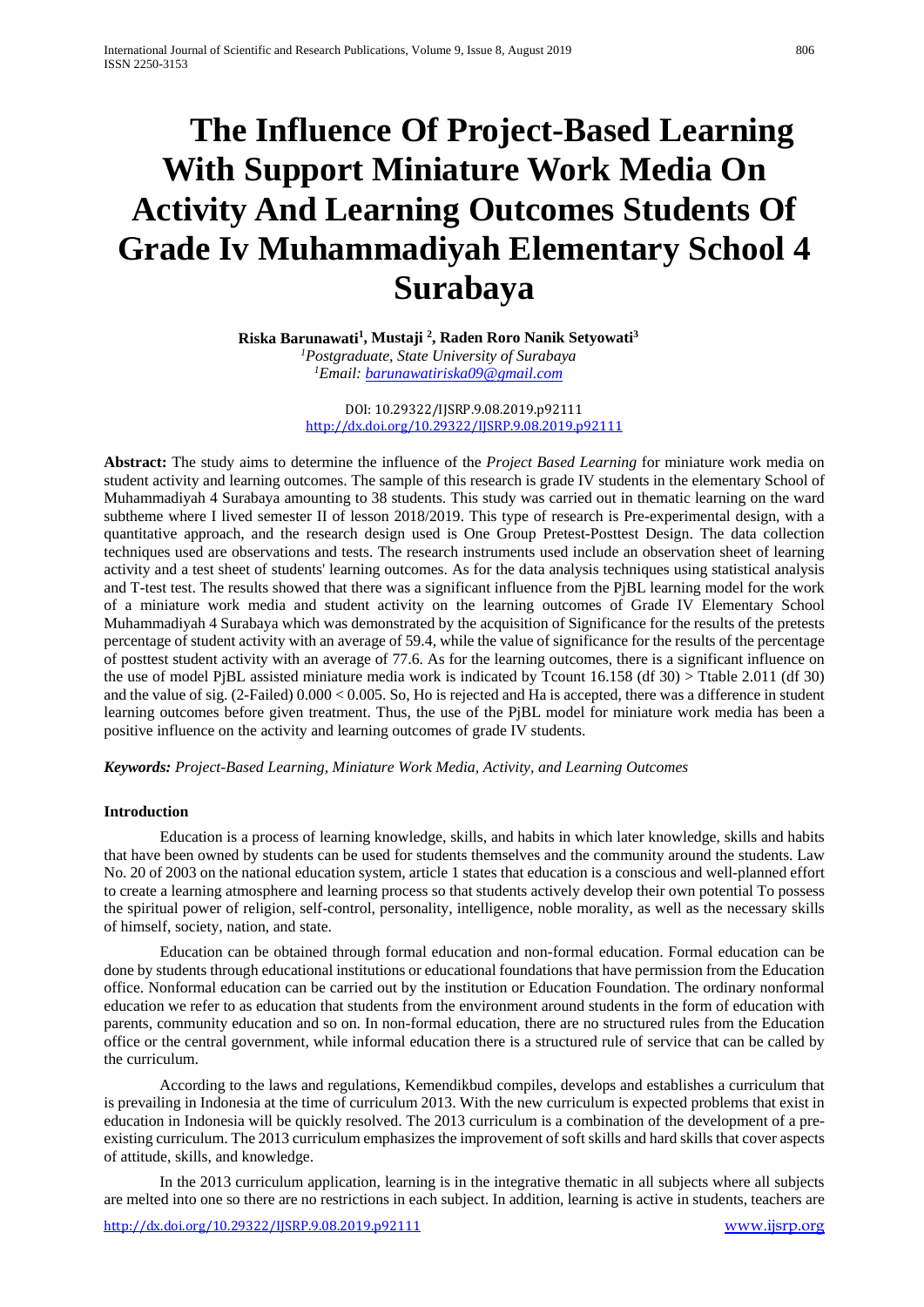no longer an informant but the teacher is more acting as a facilitator for the students. In the implementation of an integrative thematic 2013 curriculum, the activities undertaken by each student in the school are not separated from learning and learning activities.

Learning is a deliberate activity and is done by individuals in order to change self-ability (MKDP, 2011:124). Learning is a complex process that occurs in every person of his life (Arsyad, 2013:1). Learning is a complex student action or behavior, which is the process of acquiring something (science) from the surrounding environment called a learning process. The learning process is part of the learning system. While the learning system is an interfusion of human beings, facilities or equipment, and procedures that are interconnected in achieving a learning objective.

Learning is an effort made by a teacher or educator to teach students who learn (MKDP, 2011:128). Learning is a process of interaction between educators and students with students in order to acquire the new knowledge you want using a variety of media, methods, and learning resources that fit Need (Fadlillah, 2014:173). From two opinions it can be concluded that learning is a process by educators with learners to gain knowledge in learning activities.

Learning and learning cannot be separated from each other. In the learning process, there will be learning. Learning is an activity performed by the students, while learning is the process of learning itself. In the learning process, the teacher holds an important role in achieving learning and learning. In the learning and learning process, the teacher not only acts as a source of information but the teacher also serves as a facilitator.

The main task of a teacher in learning activities is to design students' activities or learning activities so that all the information in the learning process can be understood by the students. In addition, the teacher's job as a learning designer is to determine learning outcomes by designing how to use the instrument along with its success criteria.

Student learning outcomes are determined by how teachers can make students understand or understand the lessons taught by the teacher. There are many ways a teacher can enable the classroom atmosphere or the learning atmosphere to become active and students can understand the information or knowledge that is delivered or taught in school. In teaching, teachers can use a variety of learning strategies, learning models, learning methods and learning media.

To get maximum learning outcomes, teachers should be able to plan their learning activities well. For that, teachers need a proper learning model in the process of teaching. According to Priansa (2017:187), Learning models are teacher blueprints in preparing and implementing the learning process, as the learning model is an overview or learning flow design that teachers will use. According to Arends (in Trianto, 2012:74) suggests that the teaching model directs to a particular learning approach including its purpose, its syntax, its environment, and its management system. One of the learning models that teachers can use in the learning process to get maximum learning results by using Project-based learning model.

Project-Based Learning is a learning model that can make students think creatively to participate in a performance and implement a live learning experience. Project-based learning models are a model that regulates learning through a particular project. Further explained by Putri (2012:7), Project-based learning is a project conducted individually as well as a group that is implemented within a certain period of time. Project-based learning has a distinctive feature of engaging students in designing, solving problems or giving students an experience to work independently and think of creative ideas to solve problems. Project-based learning is applied to the motivation of students to be more active, innovative and creative in thinking and implementing solutions in resolving the problems faced to acquire desirable objectives of both cognitive, affective Psychomotor.

The learning process is not only fixed on the use of learning models only. To get maximum learning outcomes in addition to using the right learning model, teachers must also be able to attract students ' attention and need the right help of learning media to steer, describing an abstract object into More concrete so that the knowledge gained by the students of each other can be fixed in the same direction/flow. There is a variety of learning media that can be applied and developed in accordance with the ability and environment around the school. Learning Media is a tool that is used to clarify specific learning, and must be appropriate to achieve specific learning objectives and materials with certain characteristics.

Media is an intermediary from the source of information to information recipients (Sanjaya, 2012:57). Media learning is a component of learning resources or physical rides that contain instructional material in a student environment that can stimulate students to study (Arsyad, 2013:4). Learning Media is a tool used by teachers with customized Desai to improve the quality of learning (Musfiqon, 2012:28). So, learning Media is a prop that can be used/utilized by the teacher in a learning process. Media learning has a great influence on the learning process because the media is not only as a teacher in teaching aids but can also serve as a source of information or communication bridge teachers with students so that learning can Easily be accepted or understood by students. Media can be utilized to stimulate students ' curiosity and can stimulate students' activity in the learning process. With a high curiosity and the level of student activity in learning high, students' learning outcomes can increase.

Sanjaya said, (2012:68) suggests that students will be more able to gain knowledge through direct experience, through artificial objects, experiences through drama, travel demonstrations, and exhibitions. This allows it because students can directly relate to the object being studied. Compared to using learning where teachers explain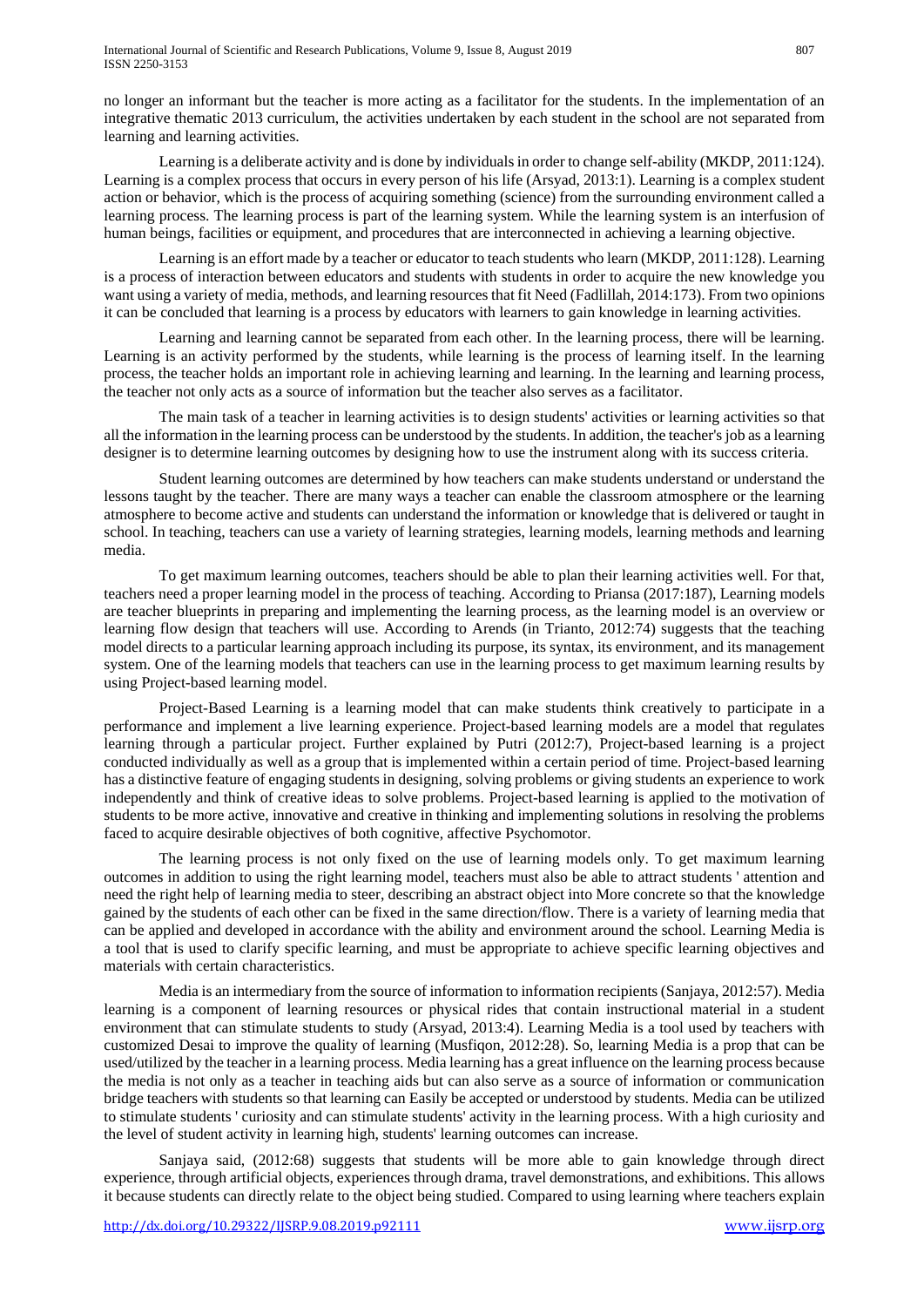all learning without using the media, students will become bored and passive.

The merger of student work products in the implementation of Project-based learning (PJBL) learning models can be processed or displayed as learning media that can explain or describe what students have done during their project work. In addition, to work on the project well, teachers must stimulate students in the ongoing learning process. The Stimulus done by teachers in addition to implementing learning models can also be done with the help of learning media that stimulates students' knowledge.

In this study, researchers were interested in researching the influence of the project-based learning model with miniature media work. Researchers want to know how influential project-based learning models have a miniature media job and activity on student learning outcomes of Grade IV Elementary School. Researchers choose to use fourth graders as they begin to learn critical thinking, abstract thinking, and further digging deeper information. Therefore, the appropriate model of learning is required to support the matter. In addition to requiring the right learning model, teachers also need learning media that can support the learning process that is done to work well and can attract students ' interest in learning. With this research expected the learning process in school can be implemented more varied by teachers and learning can be absorbed by both students. In the explanation that has been submitted above, researchers choose the title the influence of project-based learning with support miniature work media on activity and learning outcomes students of grade IV Muhammadiyah elementary school 4 Surabaya.

### **Method**

The type of research used in this research is quantitative research (experimental Research) is a quantitative study that has a primary goal to test causal relationships. The hallmark of other experimental studies is to test the influence between variables and test the truth of the hypothesis. So, it can be said that experimental research is predictive. This study, researchers selected experimental research. The purpose of this research is to know the effect of a treatment on something controlled. This study, researchers used Pre-Experimental design with the form of One group Pretest-Posttest Design. In this case, the treatment is a model of PjBL learning with a miniature media job. The population in this study is class IV elementary School Muhammadiyah 4 Surabaya, semester 2017/2018. Sampling used is a purposive sampling technique with the number of Students 38 students. The Data In this study was gathered through study results tests.

# **RESULTS AND DISCUSSION**

#### **Result**

Exposure to students' learning outcomes before and after implementation of based Learning Project Model with a miniature media work on the activity and learning outcomes of Grade IV Elementary School Muhammadiyah 4 Surabayahasilnya can be seen below:

| Value         | <b>Student Learning Activity</b> |                 |  |  |
|---------------|----------------------------------|-----------------|--|--|
|               | <b>Before Treatment</b>          | After Treatment |  |  |
| Average       | 59,4                             | 77,6            |  |  |
| Highest value | 66,6                             | 83,3            |  |  |
| Lowest value  | 50, 0                            | 66,6            |  |  |

| Table 1. Average student learn activity before and after Treatment |  |
|--------------------------------------------------------------------|--|
|--------------------------------------------------------------------|--|

|  | Table 2. Paired Samples Test Student Activity On Model Project-Based Learning With Support Miniature |  |
|--|------------------------------------------------------------------------------------------------------|--|
|  |                                                                                                      |  |

| Work Media |                       |                                              |        |    |                 |  |
|------------|-----------------------|----------------------------------------------|--------|----|-----------------|--|
|            |                       | <b>Paired Differences</b>                    |        | df | Sig. (2-tailed) |  |
|            |                       | 95% Confidence Interval of<br>the Difference |        |    |                 |  |
|            |                       | Upper                                        |        |    |                 |  |
| Pair 1     | pretest -<br>posttest | $-16,10358$                                  | 17,577 | 37 | ,000            |  |

# **Table 3. Average Student Learning Outcomes In Project-Based Learning Model With Support Miniature Work Media**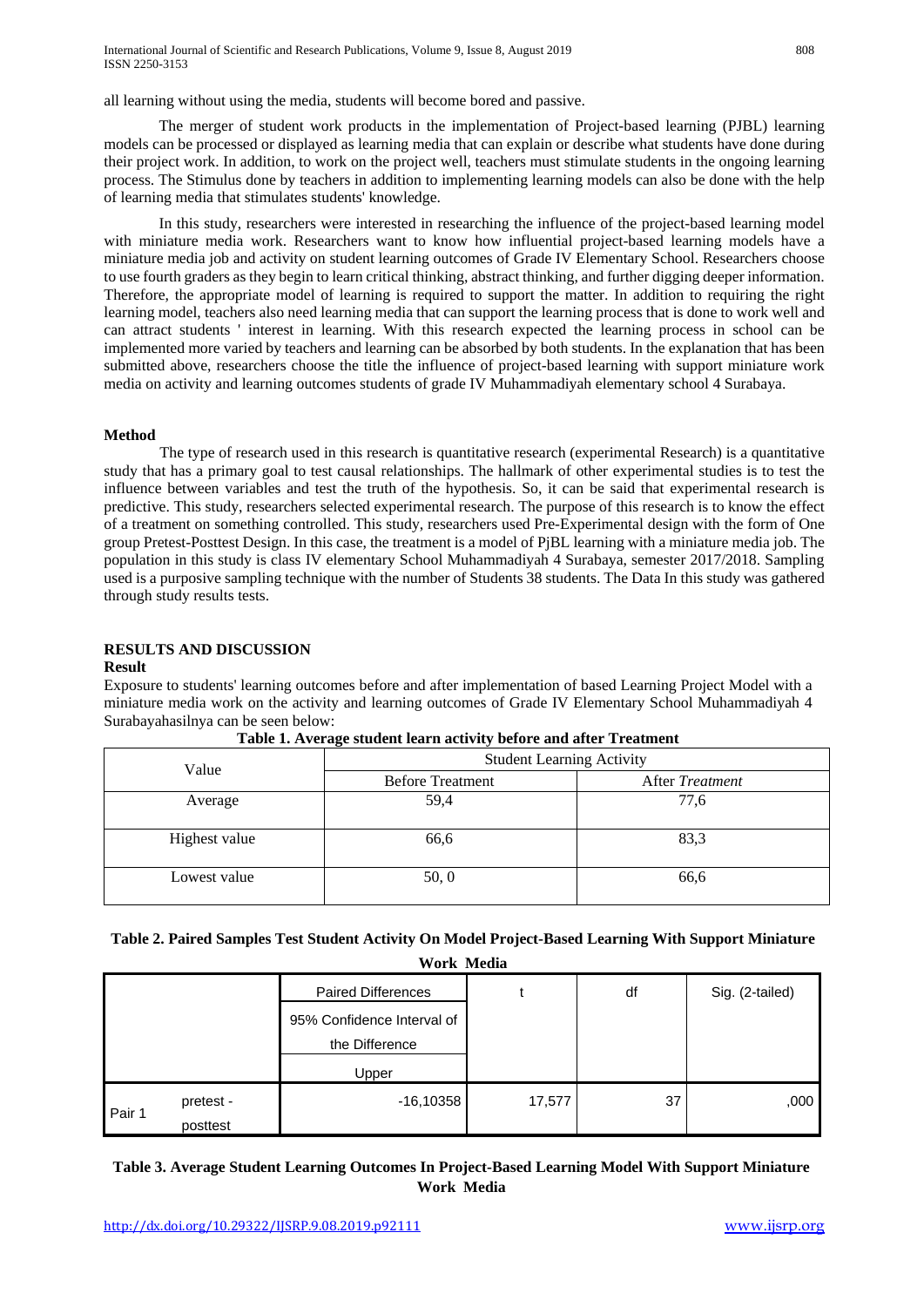| N <sub>0</sub> | <b>Value</b>  | <b>Student Learning Outcomes</b> |                 |  |  |
|----------------|---------------|----------------------------------|-----------------|--|--|
|                |               | <b>Pretest</b>                   | <b>Posttest</b> |  |  |
|                | Average       | 65,47                            | 83,16           |  |  |
|                | Highest value | 76                               | 92              |  |  |
| 3              | Lowest value  | 52                               | 76              |  |  |

# **Table 4. Paired Samples Test Student Learning results in Project-Based Learning Model With Support Miniature Work Media**

|        |                    | <b>Paired Differences</b> |        | df | Sig. (2-tailed) |
|--------|--------------------|---------------------------|--------|----|-----------------|
|        |                    | 95% Confidence            |        |    |                 |
|        |                    | Interval of the           |        |    |                 |
|        |                    | <b>Difference</b>         |        |    |                 |
|        |                    | Upper                     |        |    |                 |
| Pair 1 | pretest - posttest | $-15,46660$               | 16,158 | 37 | ,000            |

## **Discussion**

Research results relating to student activity, indicating a significant difference in activity value. Before treatment obtained the value of learning activities at 59, 4and the value of learning activities after giving a treatment of 77.6. Starting from the data that has been obtained, the researcher to process the data using SPSS for Windows generates T-count > T-table with a signification status value (2-tailed) of 0.000. So the significance value is smaller than 0.05. Thus, the PjBL learning model with a miniature media work affects the activity of students at SD Muhammadiyah 4 Surabaya.

In addition to discussing the influence of treatment of students' activities, the study also discusses student learning outcomes. Good activity will encourage the creation of a conducive learning atmosphere that leads to an increase in student learning outcomes. Because basically, learning is a process that people do in a conscious condition that aims to acquire concepts, knowledge, and new information that causes the emergence of self-change for the better. As originally did not know to know and that initially could not be able to.

In this research, the measurement of student learning is done by giving a test result of learning in the form of pretests and posttest. Before being taught with the PjBL model of media-assisted miniature work, the results of the study were very much below average and after treatment, the student learning test was increased. In the results of early observation, results can be obtained average pretests value of 65.47. After the treatment was given the average posttest value of the learners increased to 83.16. Starting from the data that has been obtained, the researcher processed the data using SPSS for Windows and obtained the value of T-count > T-table with a signification status value (2-tailed) of 0.000. So the significance value is smaller than 0.05. Thus, the model PjBL assisted miniature media work affects the outcomes of students' learning at Muhammadiyah Elementary School 4 Surabaya.

## **CONCLUSION**

Based on the results of the data processing obtained at the time of the study accompanied by relevant research and supporting theory, it can be concluded that the PjBL learning model of miniature work media is an influence on activities and Student outcomes in class IV elementary school. This can be seen from the difference of results ttest pretests and posttest both activity and student learning outcomes. For calculation of activities and learning outcomes, students obtained a significance value of 0.000 with T-count > T-table. So, it can be concluded that:

- 1. Model PjBL support work with miniature work media influence in the study activity students of grade IV Muhammadiyah Elementary School 4 Surabaya.
- 2. Model PjBL support work with miniature work media influence in the study learning outcomes students of grade IV Muhammadiyah Elementary School 4 Surabaya.

http://dx.doi.org/10.29322/JJSRP.9.08.2019.p92111 [www.ijsrp.org](http://ijsrp.org/) Based on the conclusion of the above research, it is hoped that the teacher to apply the model in various other KD to increase the interaction of learners in discussing and expressed his opinion. In addition, learning media can be used as clearance in the learning process so as to help students understand the learning materials that are performed in concrete learning in the equation of understanding in the learning process will Well when learning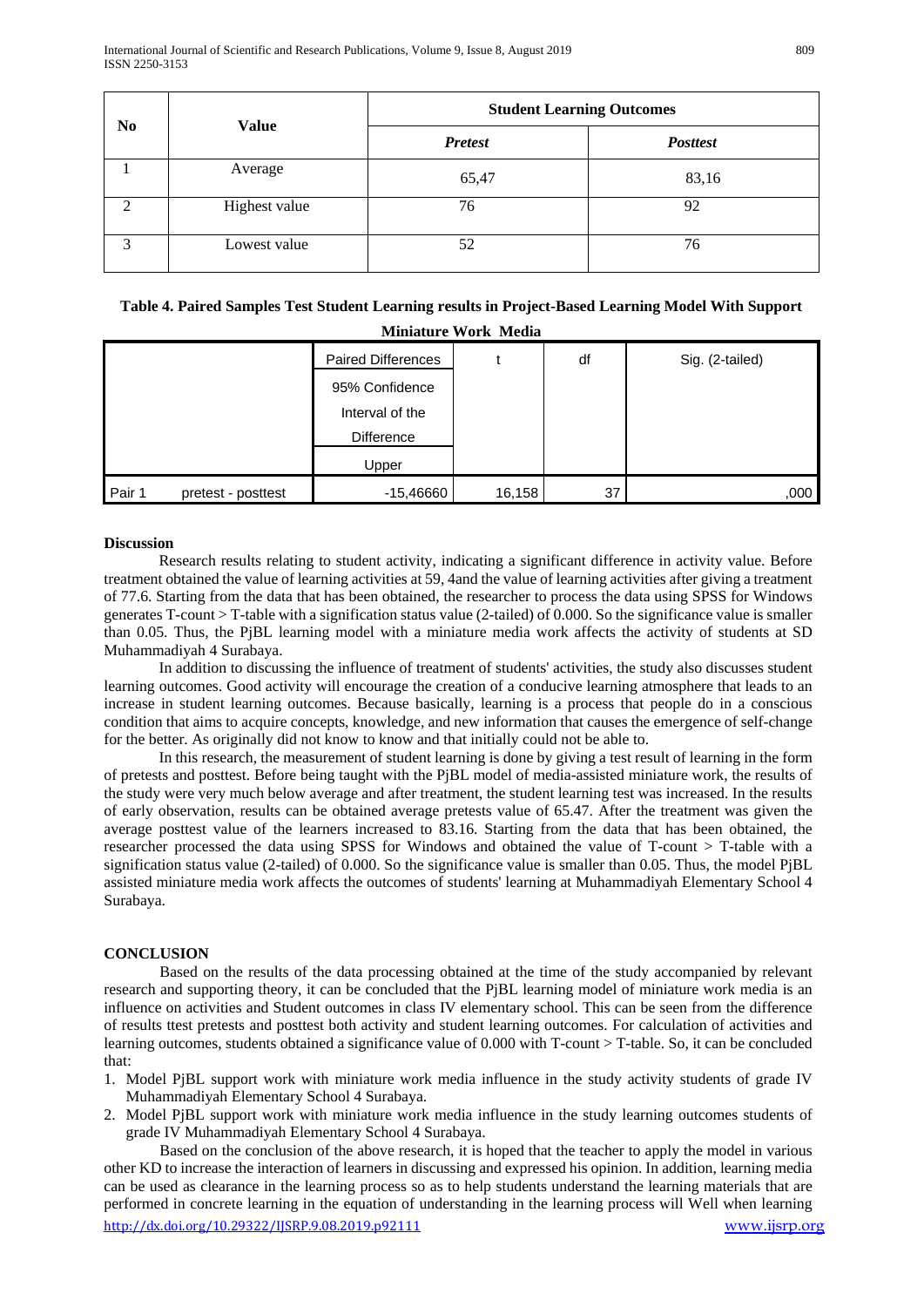can be carried out well too.

#### **REFERENCES**

Abidin, Yunus. 2014. *Desain Sistem Pembelajaran Dalam Konteks Kurikulum 2013.* Bandung: PT Refika Aditama.

- Ahmad Rivai dan Nana Sudjana. 2005. *Media Pengajaran*. Bandung: Sinar Baru Algesindo
- Aqib, Zainal. 2013. *Model-Model, Media, Dan Strategi Pembelajaran Kontekstual (Inovatif)*. Bandung: Yrama Widya.
- Aqib, Zainal & Ali Murtadlo. 2016. *Kumpulan Metode Pembelajaran Kreatif & Inovatif* . Bandung: Satunusa.
- Arif, S. Sadiman, dkk. 2011. *Media Pendidikan, Pengertian, Pengembangan, dan Pemanfaatannya*. Jakarta: PT. Raja Grafindo Persada.
- Arifin, Zainal. 2012. *Evaluasi Pembelajaran*. Bandung: Remaja Rosdakarya.
- Arikunto, Suharsimi. 2013. *Prosedur Penelitian: Suatu Pendekatan Praktik*. Jakarta: Rineka Cipta.
- Arsyad, Azhar. 2013. *Media Pembelajaran*. Jakarta: Rajawali Pers.
- Bambang Prasetyo, Lina Miftahul Jannah. 2005. *Metode Penelitian Kuantitatif:Teori dan Aplikasi.* Jakarta: Penerbit PT.Raja Grafindo Persada.

Darmawan, Deni. 2014. *Metode Penelitian Kuantitatif*. Bandung: PT. Remaja Rosdakarya

- Daryanto, D. 2013. *Media Pembelajaran Peranannya Sangat Penting Dalam Mencapai Tujuan Pembelajaran*. Yogyakarta: Gava Media
- Daryanto, D. 2009. *Panduan Penyusunan Kurikulum Tingkat Satuan Pendidikan Jenjang Pendidikan Dasar dan Menengah*..Jakarta: BSNP.
- Daryanto, D. 2010. *Media Pembelajaran. Pembelajaran*. Yogyakarta:Gava Media
- Daryanto, D. 2014. *Pendekatan Pembelajaran Saintifik 2013*. Yogyakarta : Gava Media.
- Dimyati., Mudjiono. 2013. *Belajar dan Pembelajaran*. Jakarta: Rineka Cipta.
- Djamarah, Syaiful Bahri., Zain, Aswan. 2006. *Strategi Belajar Mengajar*. Bandung: Rineka Cipta.
- Fadllah, M. 2014. *Implementasi Kurikulum 2013 Dalam Pembelajaran SD/MI, SMP/MTS, & SMA/MA.* Yogyakarta: Ar-Ruzz Media.
- Fathurrohman, Muhammad. 2015. *Model-Model Pembelajaran Inovatif*. Jogjakarta: Ar-Ruzz Media.
- Febri, Puspita. 2014. *Penerapan PjBL dalam mengembangkan jiwa Enterpreunership pada materi Lembaga Ekonomi Mata Pelajaran IPS di SMP Negeri Kertosono.* Surabaya: Tesis.
- Gatot dan Joko. 2013. *Pengembangan Perangkat Pembelajaran Berbasis Proyek dalam Meningkatkan Hasil Belajar Berorientasi Standar Kompetensi Nasional (SKNI) Dan Standar Industri Bidang Perbaikan Motor Listrik (PML). Jurnal Pendidikan Teknik Elektro*. 2 (2), 9993-1005. [http://ejournal.unesa.ac.id.article/12713/44/article.pdf.](http://ejournal.unesa.ac.id.article/12713/44/article.pdf) (diakses pada tanggal 3 januari 2019)
- Hamalik, Oemar. 2011. *Kurikulum Dan Pembelajaran*. Jakarta: Bumi Aksara.
- Hayati, Yunita Purnama. 2016. *Implementasi Model Project Based Learning (PjBL) Dengan Media Peta Kartogram Terhadap Aktivitas Belajar Dan Kemampuan Berpikir Kreatif Peserta Didik Kelas IX Pada Tema Potensi Dan Upaya Indonesia Menjadi Negara Maju Sub Tema Potensi Sumber Daya Alam Indonesia Di SMP Negeri 2 Cerme Gresik.* Surabaya: Tesis
- Hosnan, M. 2014. *Pendekatan Saintifik Dan Kontekstual Dalam Pembelajaran Abad 21: Kunci Sukses Implementasi Kurikulum 2013.* Bogor: Ghalia Indonesia.
- Insani, Aulia. 2014. *Penerapan Pjbl Dalam Mengembangkan Jiwa Enterpreunership Pada Materi Lembaga Ekonomi Mata Pelajaran IPS Di SMP Negeri Kertosono*. Surabaya: Tesis.
- Jihad, Asep dan Abdul Haris. 2008. *Evaluasi Pembelajaran*. Yogyakarta : Multi Presindo
- Karwono., Heni Mularsih. 2018. *Belajar Dan Pembelajaran: Serta Pemanfaatan Sumber Belajar*. Depok: Rajawali Pers.
- Kemendikbud. 2013. *Tema 8Daerah Tempat Tinggalku: Buku Guru*. Jakarta: Kementrian Pendidikan dan Kebudayaan.
- Kemendikbud. 2013. *Tema 8Daerah Tempat Tinggalku: Buku Siswa*. Jakarta: Kementrian Pendidikan dan Kebudayaan.